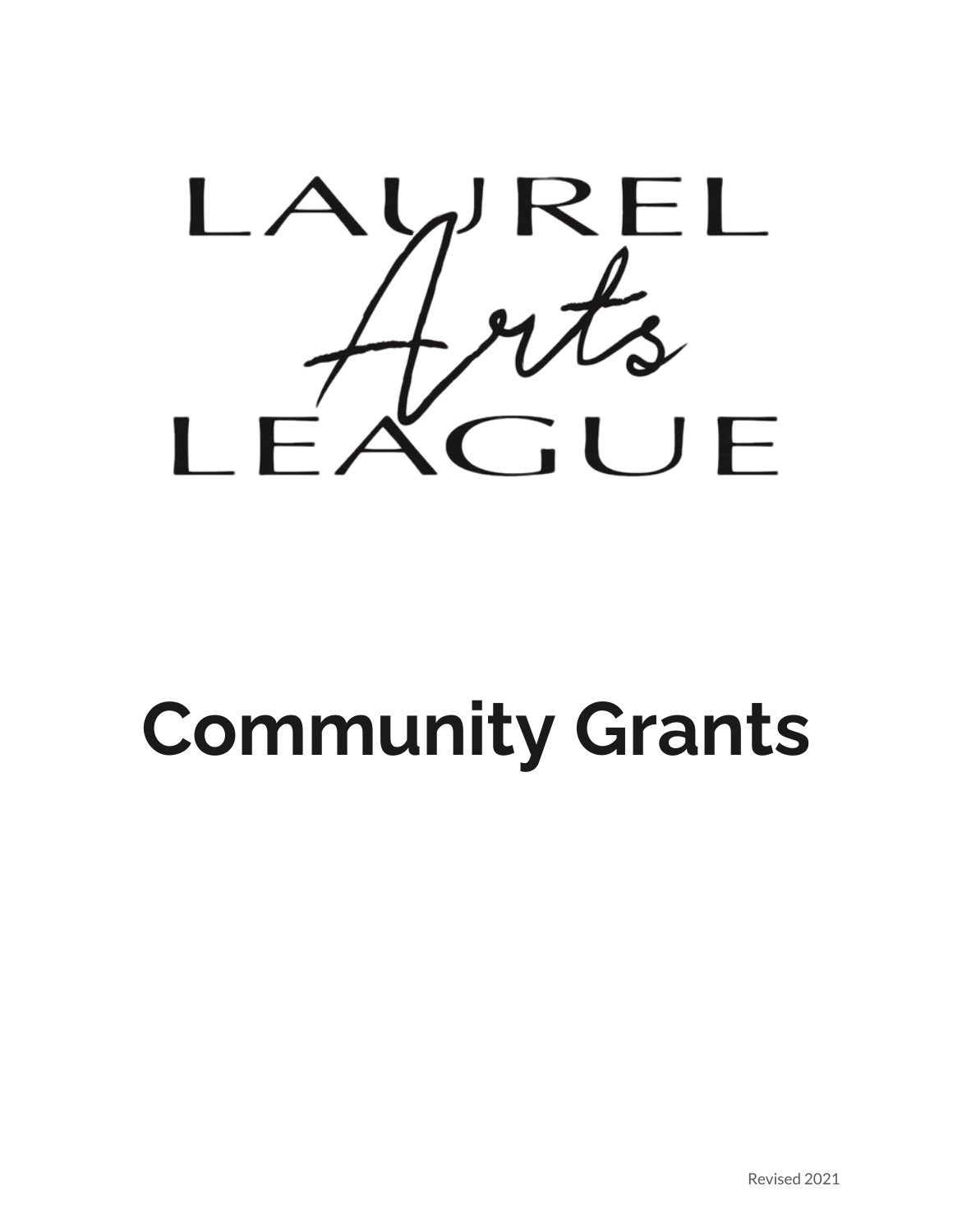### **Introduction & Background**

The mission of the Laurel Arts League is to support and celebrate the visual and performing arts through public education and events in the city of Laurel, Mississippi. Through our fundraising efforts, the Laurel Arts League is proud to provide financial support to area organizations that align with this mission.

The objective of this Proposal is to identify organizations within our community with a financial need.

### **Submission Guidelines & Requirements**

The following submission guidelines & requirements apply to this Request:

- 1. Requesting organizations must be:
	- a. Non-profit organizations that maintain 501(c)(3) status -or-
	- b. For-profit organizations that are participating in a specific project or have a specific need that does not generate a profit but provides a benefit to the community. For example, building rental fees to host a free concert.
- 2. Requests for funding must be related to the promotion of arts events relating to music, literature, drama, painting, sculpture, architecture, visual and performing arts, allied arts, or creative crafts.
- 3. Requests must include a detailed description of the project to be funded and a breakdown of how the funds will be used.
- 4. The requesting organization and/or project in which the funds are being used must be located within Jones County, Mississippi.
- 5. Requests must be signed by an authorized representative.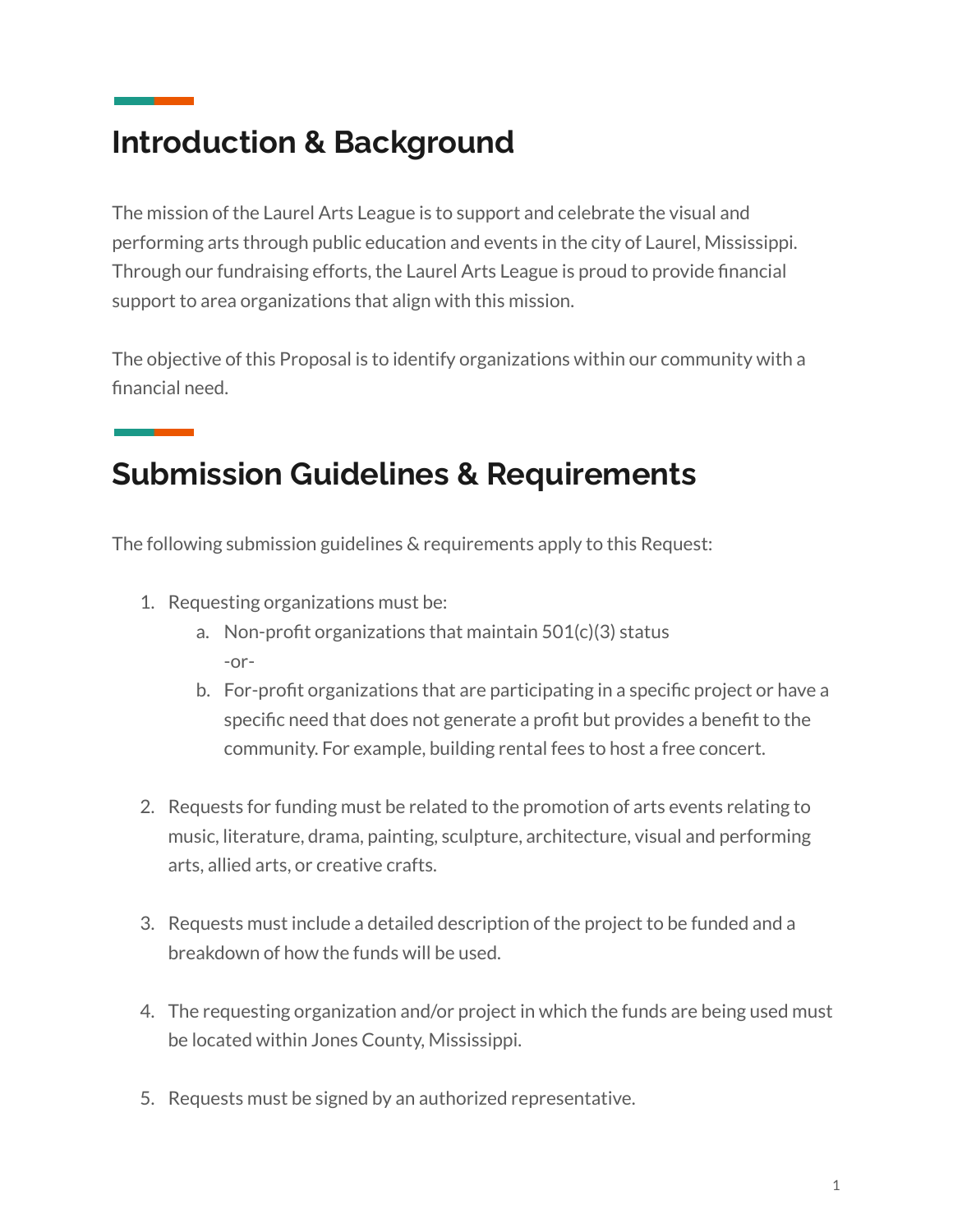6. For annual events or projects, a new request for funding must be submitted each year.

## **Evaluation Factors**

The Laurel Arts League will award funding based on the following factors:

- 1. Projects or needs that align with the mission of the Laurel Arts League
- 2. Projects or needs that foster and encourage education of the public in all endeavors of the visual and performing arts
- 3. Amount of financial need

The Laurel Arts League is a non-profit organization that maintains 501(c)(3) status. The Laurel Arts League reserves the right to award funds that best represent the mission of the Laurel Arts League as determined solely by The Laurel Arts League in its absolute discretion.

The Laurel Arts League may award full or partial funds and will determine the total amount to be awarded based on the aforementioned evaluation factors and funds available.